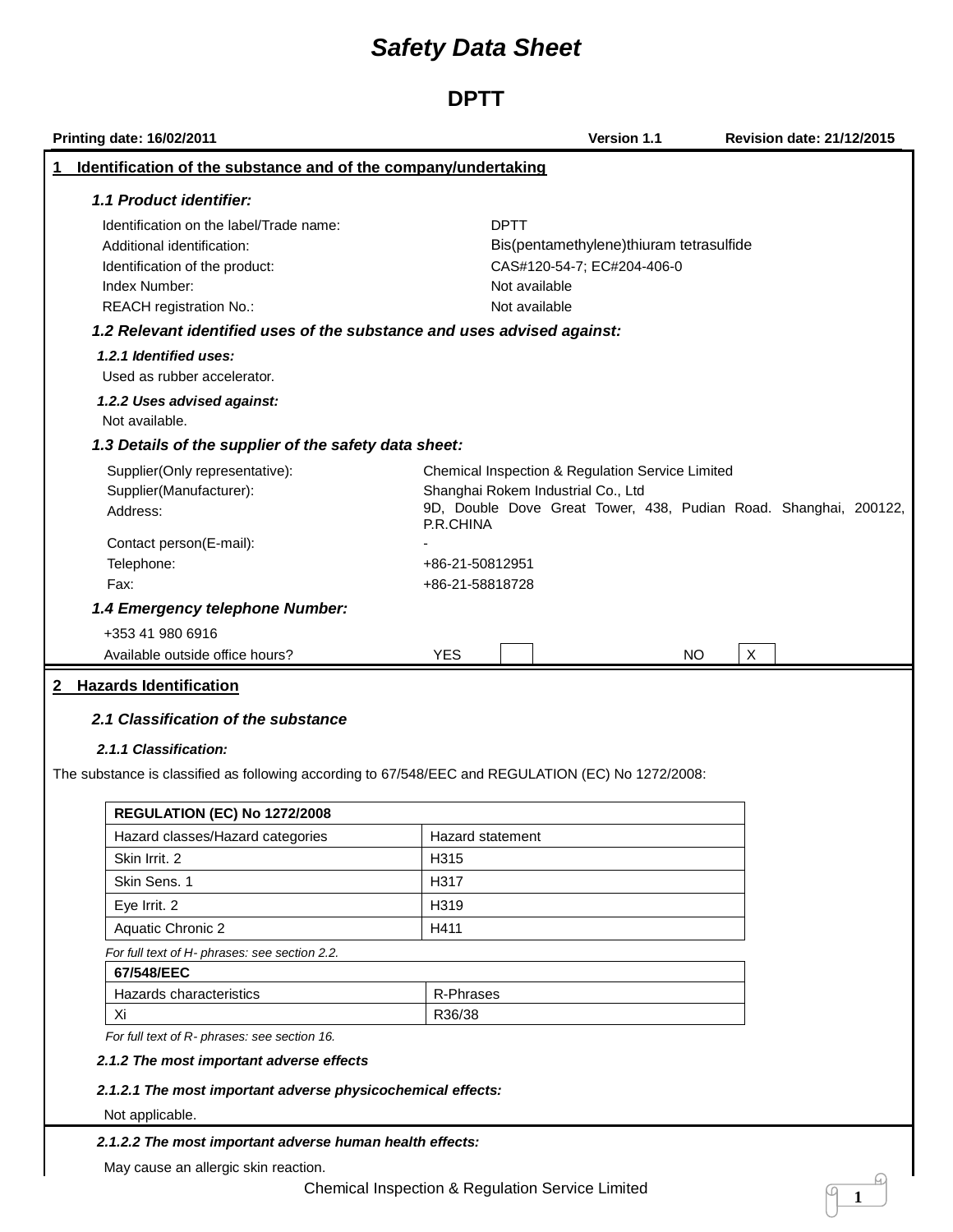### **DPTT**

| Printing date: 16/02/2011                                                             |                                                                            |                                                                                                                                                                                                                          | Version 1.1                                                                                                                                                                                                                   | <b>Revision date: 21/12/2015</b>                                                                                          |
|---------------------------------------------------------------------------------------|----------------------------------------------------------------------------|--------------------------------------------------------------------------------------------------------------------------------------------------------------------------------------------------------------------------|-------------------------------------------------------------------------------------------------------------------------------------------------------------------------------------------------------------------------------|---------------------------------------------------------------------------------------------------------------------------|
| 2.1.2.3 The most important adverse environmental effects:                             |                                                                            |                                                                                                                                                                                                                          |                                                                                                                                                                                                                               |                                                                                                                           |
| Very toxic to aquatic life with long lasting effects.                                 |                                                                            |                                                                                                                                                                                                                          |                                                                                                                                                                                                                               |                                                                                                                           |
| 2.2 label elements                                                                    |                                                                            |                                                                                                                                                                                                                          |                                                                                                                                                                                                                               |                                                                                                                           |
| <b>Hazard Pictograms:</b>                                                             |                                                                            |                                                                                                                                                                                                                          |                                                                                                                                                                                                                               |                                                                                                                           |
| Signal Word(S):<br><b>Hazard Statement:</b>                                           | Warning<br>H315 Cause skin irritation<br>H319 Cause serious eye irritation | H317 May cause an allergic skin reaction.<br>H411 Toxic to aquatic life with long lasting effects                                                                                                                        |                                                                                                                                                                                                                               |                                                                                                                           |
| <b>Precautionary Statement:</b>                                                       | P391 Collect spillage.                                                     | P261 Avoid breathing dust/fume/gas/mist/vapors/spray.<br>P273 Avoid release to the environment.<br>P501 Dispose of contents/container to local regulations.<br>P362 Take off contaminated clothing and wash before reuse | P272 Contaminated work clothing should not be allowed out of the workplace.<br>P280 Wear protective gloves/protective clothing/eye protection/face protection.<br>P302 + P352 IF ON SKIN: Wash with plenty of soap and water. |                                                                                                                           |
| 2.3 Other hazards                                                                     |                                                                            |                                                                                                                                                                                                                          |                                                                                                                                                                                                                               |                                                                                                                           |
| Not available (PBT, vPvB, Substance is an endocrine disruptor etc.)                   |                                                                            |                                                                                                                                                                                                                          |                                                                                                                                                                                                                               |                                                                                                                           |
| <b>Composition/information on ingredients</b><br>3                                    |                                                                            |                                                                                                                                                                                                                          |                                                                                                                                                                                                                               |                                                                                                                           |
|                                                                                       |                                                                            |                                                                                                                                                                                                                          |                                                                                                                                                                                                                               |                                                                                                                           |
| <b>Substance/Mixture:</b><br>Ingredient(s):                                           | Substance                                                                  |                                                                                                                                                                                                                          |                                                                                                                                                                                                                               |                                                                                                                           |
| <b>Chemical Name</b>                                                                  | <b>Registration No.</b>                                                    | <b>CAS No.</b>                                                                                                                                                                                                           | EC No.                                                                                                                                                                                                                        | <b>Concentration</b>                                                                                                      |
| Bis(pentamethylene)thiuram<br>tetrasulfide                                            | N/A                                                                        | 120-54-7                                                                                                                                                                                                                 | 204-406-0                                                                                                                                                                                                                     | >95%                                                                                                                      |
| <b>First aid measures</b>                                                             |                                                                            |                                                                                                                                                                                                                          |                                                                                                                                                                                                                               |                                                                                                                           |
| 4.1 Description of first aid measures:                                                |                                                                            |                                                                                                                                                                                                                          |                                                                                                                                                                                                                               |                                                                                                                           |
| In all cases of doubt, or when symptoms persist, seek medical attention.              |                                                                            |                                                                                                                                                                                                                          |                                                                                                                                                                                                                               |                                                                                                                           |
| 4.1.1 In case of inhalation:                                                          |                                                                            |                                                                                                                                                                                                                          |                                                                                                                                                                                                                               |                                                                                                                           |
| Remove from exposure site to fresh air and keep at rest. Obtain medical advice.       |                                                                            |                                                                                                                                                                                                                          |                                                                                                                                                                                                                               |                                                                                                                           |
| 4.1.2 In case of skin contact:                                                        |                                                                            |                                                                                                                                                                                                                          |                                                                                                                                                                                                                               |                                                                                                                           |
| irritation persists or any sign of tissue damage is apparent, seek medical attention. |                                                                            |                                                                                                                                                                                                                          |                                                                                                                                                                                                                               | Remove any contaminated clothing or shoes. Wash affected areas thoroughly with soap and water for at least 15 minutes. If |
| 4.1.3 In case of eyes contact:                                                        |                                                                            |                                                                                                                                                                                                                          |                                                                                                                                                                                                                               |                                                                                                                           |
|                                                                                       |                                                                            |                                                                                                                                                                                                                          |                                                                                                                                                                                                                               | Bines immediately and as long as possible with planty of water. Evolida abould be hold owny from the ovabell to enou      |

Rinse immediately and as long as possible with plenty of water. Eyelids should be held away from the eyeball to ensure thorough rinsing. Seek medical advice if irritation persists

#### *4.1.4 In case of ingestion:*

Rinse mouth. Give water to drink.

### *4.2 Most important symptoms and effects, both acute and delayed*

May cause an allergic skin reaction.

*4.3 Indication of any immediate medical attention and special treatment needed*

 $\mathcal{L}$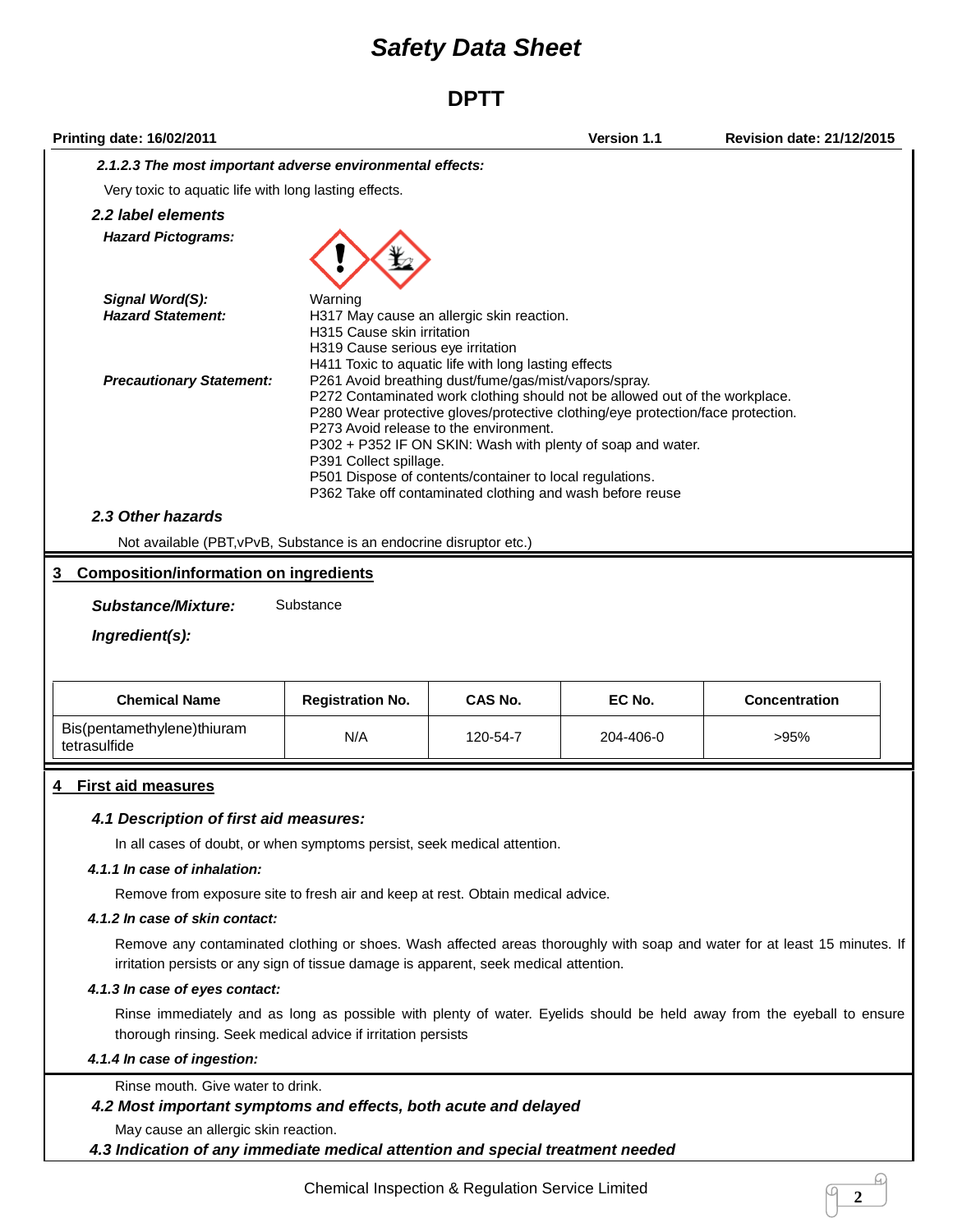### **DPTT**

**Printing date: 16/02/2011 Version 1.1 Revision date: 21/12/2015** If skin irritation or rash occurs, get medical advice/attention. **5 Fire-Fighting measures** *5.1 Extinguishing media:* **Suitable extinguishing media**: Water fog, carbon dioxide, foam, dry chemical. **Unsuitable extinguishing media**: Not available. *5.2 Special hazards arising from the substance or mixture*

Toxic emissions may result if product is involved in a fire. Fire produces highly toxic sulfur dioxide gas

#### *5.3 Advice for fire-fighters:*

Firefighters must wear fire resistant protective equipment. Wear self contained breathing apparatus and protective gloves.

#### **6 Accidental release measures**

#### *6.1 Personal precautions, protective equipment and emergency procedures:*

#### *6.1.1 For non-emergency personnel:*

Remove ignition sources. Provide adequate ventilation. Avoid inhalation of vapor or dust. Avoid skin and eye contact. Wear protective gloves/protective clothing/eye protection/face protection.

#### *6.1.2 For emergency responders:*

Wear an appropriate NIOSH/MSHA approved respirator if mist, vapor or dust is generated.

#### *6.2 Environmental Precautions:*

Avoid disposing into drainage/sewer system or directly into the aquatic environment. keeping away from drains, surface-and ground-water and soil.

#### *6.3 Methods for Containment and Cleaning up:*

Isolate area and remove sources of friction, impact, heat, low level electrical current, and RF energy. Isolate spill and stop leak where safe. Remove ignition sources and work with non-sparking tools. Scoop up and remove. Do NOT spread spilled product with water.

#### *6.4 Reference to other sections:*

See Section 7 for information on safe handling. See section 8 for information on personal protection equipment. See Section 13 for information on disposal.

#### *6.5 Additional information:*

Wet clean or vacuum up solids. Don't use a brush or compressed air for cleaning surfaces or clothing. Clear spills immediately.

#### **7 Handling and storage**

#### *7.1 Precautions for safe handling:*

#### *7.1.1* **Protective measures:**

Do not breathe dusts/vapor. Handle in well ventilated areas. Eliminate all sources of ignition, and do not generate flames or sparks. Take precautionary measures against static discharges.

#### *7.1.2* **Advice on general occupational hygiene:**

Do not eat, drink and smoke in work areas. Wash hands after use. Remove contaminated clothing and protective equipment before entering eating areas. Good hygienic practices should be observed. Work clothes should be washed separately at the end of each work day. Disposable clothing should be discarded with material.

#### *7.2 Conditions for safe storage, including any incompatibilities:*

Store closed containers in a cool, dry, well-ventilated area. Store away from strong oxidizing materials. Avoid exposure to

Chemical Inspection & Regulation Service Limited **<sup>3</sup>**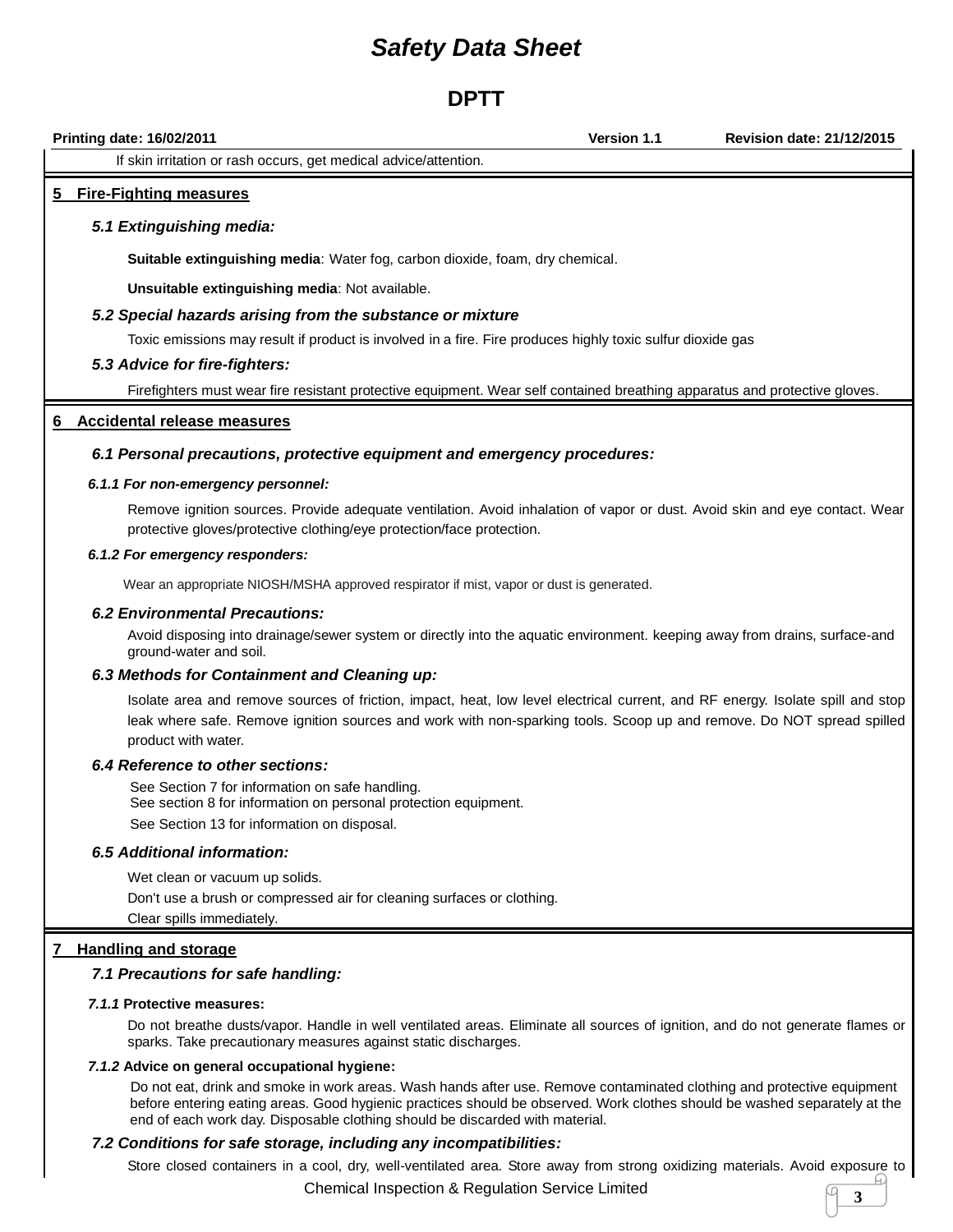### **DPTT**

**Printing date: 16/02/2011 Version 1.1 Revision date: 21/12/2015**

direct sunlight. Do not store near Insoluble Sulfur. Slowly degrades and releases irritating vapors under warm, humid conditions.

#### *7.3 Specific end use(s):*

Not applicable.

#### **8 Exposure control/personal protection**

#### *8.1 Control parameters:*

**8.1.1 Occupational exposure limits:** Not available.

**8.1.2 Additional exposure limits under the conditions of use:** Not available.

**8.1.3 DNEL/DMEL and PNEC-Values:** Not available.

#### *8.2 Exposure controls*

#### **8.2.1Appropriate engineering controls:**

General; local exhaust ventilation as necessary to control any air contaminants to within their exposure limits during the use of this product. Adequate ventilation should be provided to keep dust concentrations below acceptable exposure limits. Discharge from the ventilation system should comply with the applicable air pollutions control regulations. Eliminate ignition sources.

#### **8.2.2 Individual protection measures, such as personal protective equipment:**

| Eye/face protection                    | Wear appreciate goggles to prevent eye exposure.                                                                                                                                                                                             |
|----------------------------------------|----------------------------------------------------------------------------------------------------------------------------------------------------------------------------------------------------------------------------------------------|
| Hand protection                        | Wear appreciate gloves to prevent skin exposure.                                                                                                                                                                                             |
| Body protection                        | Wear suitable protective clothing to prevent skin exposure.                                                                                                                                                                                  |
| Respiratory protection                 | Appropriate respiratory protection shall be worn when applied engineering controls are not<br>adequate to protect against inhalation exposure. Firefighting; use a Positive Pressure Demand<br>Full Face Self Contained Breathing Apparatus. |
| Thermal hazards                        | Wear suitable protective clothing to prevent heat.                                                                                                                                                                                           |
| 8.2.3 Environmental exposure controls: |                                                                                                                                                                                                                                              |
|                                        | Avoid discharge into the environment. This material and its container must be disposed of as hazardous waste.                                                                                                                                |

According to local regulations, Federal and official regulations.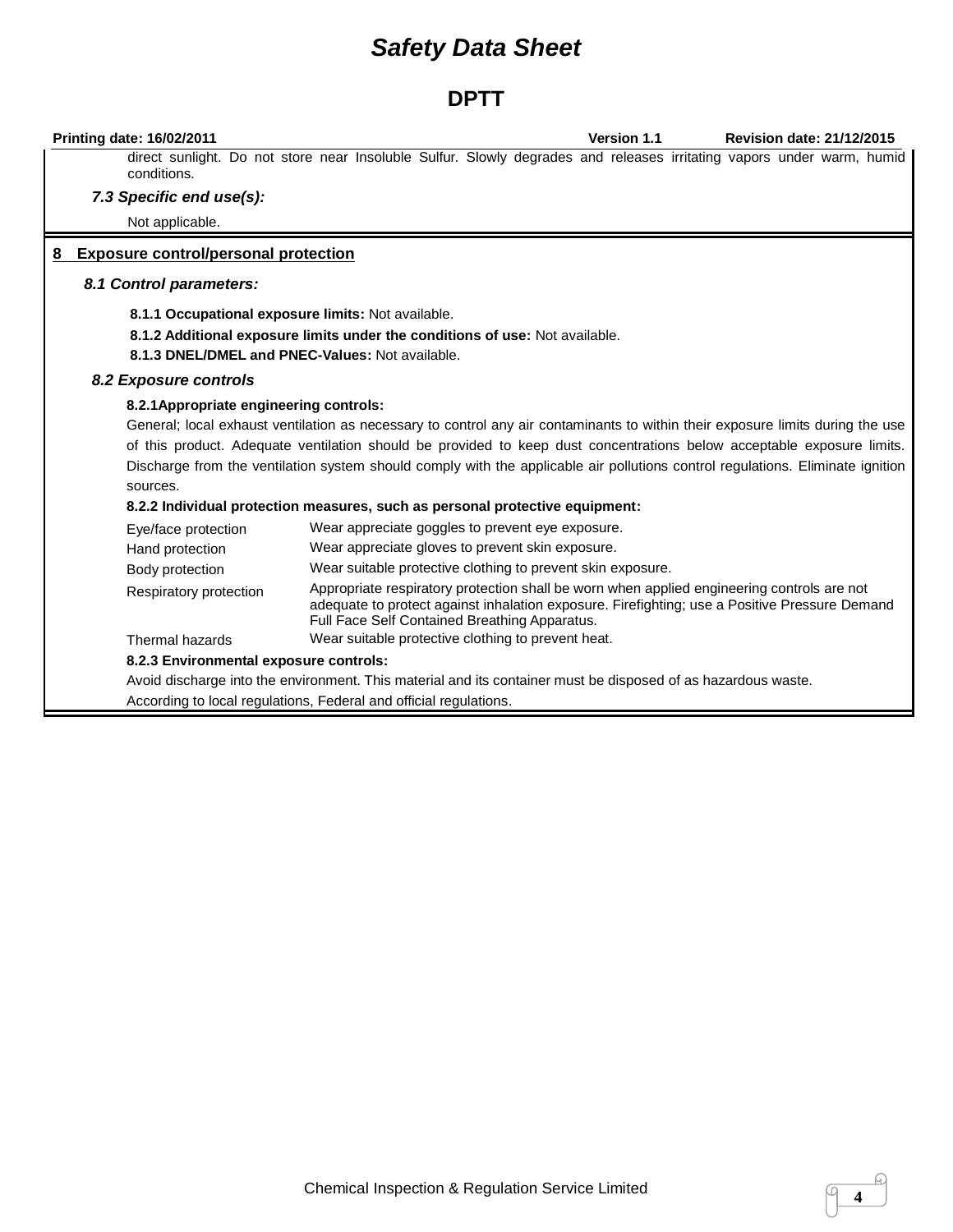### **DPTT**

**Printing date: 16/02/2011 Version 1.1 Revision date: 21/12/2015**

| 9.1 Information on basic physical and chemical properties<br>Powder<br>Appearance:<br>Colour:<br>White or Yellow<br>Odour:<br>Not available<br>Odour threshold:<br>Not available<br>Not determined<br>pH:<br>113°C ~115°C<br>Melting point/range (°C):<br>Not available<br>Boiling point/range (°C) :<br>Not available<br>Flash point (°C) :<br>Not available<br>Evaporation rate:<br>Flammability (solid, gas);<br>Not available<br>Ignition temperature (°C) :<br>Not available<br>Upper/lower flammability/explosive limits:<br>Not determined<br>Vapour pressure (20°C) :<br>Not available<br>Vapour density:<br>Not applicable<br>Relative Density (25°C):<br>1.5 @ 25°C<br>Bulk density ( $kg/m3$ ) :<br>Not available<br>Water solubility (g/l) at 20°C :<br>Not available<br>n-Octanol/Water (log Po/w) :<br>Not available<br>Not available<br>Auto-ignition temperature:<br>Decomposition temperature:<br>Not available<br>Viscosity, dynamic (mPa s):<br>Not determined<br>Explosive properties:<br>Not applicable<br>Oxidising properties:<br>Not applicable<br>9.2. Other information: |  |
|----------------------------------------------------------------------------------------------------------------------------------------------------------------------------------------------------------------------------------------------------------------------------------------------------------------------------------------------------------------------------------------------------------------------------------------------------------------------------------------------------------------------------------------------------------------------------------------------------------------------------------------------------------------------------------------------------------------------------------------------------------------------------------------------------------------------------------------------------------------------------------------------------------------------------------------------------------------------------------------------------------------------------------------------------------------------------------------------------|--|
|                                                                                                                                                                                                                                                                                                                                                                                                                                                                                                                                                                                                                                                                                                                                                                                                                                                                                                                                                                                                                                                                                                    |  |
|                                                                                                                                                                                                                                                                                                                                                                                                                                                                                                                                                                                                                                                                                                                                                                                                                                                                                                                                                                                                                                                                                                    |  |
|                                                                                                                                                                                                                                                                                                                                                                                                                                                                                                                                                                                                                                                                                                                                                                                                                                                                                                                                                                                                                                                                                                    |  |
|                                                                                                                                                                                                                                                                                                                                                                                                                                                                                                                                                                                                                                                                                                                                                                                                                                                                                                                                                                                                                                                                                                    |  |
|                                                                                                                                                                                                                                                                                                                                                                                                                                                                                                                                                                                                                                                                                                                                                                                                                                                                                                                                                                                                                                                                                                    |  |
|                                                                                                                                                                                                                                                                                                                                                                                                                                                                                                                                                                                                                                                                                                                                                                                                                                                                                                                                                                                                                                                                                                    |  |
|                                                                                                                                                                                                                                                                                                                                                                                                                                                                                                                                                                                                                                                                                                                                                                                                                                                                                                                                                                                                                                                                                                    |  |
|                                                                                                                                                                                                                                                                                                                                                                                                                                                                                                                                                                                                                                                                                                                                                                                                                                                                                                                                                                                                                                                                                                    |  |
|                                                                                                                                                                                                                                                                                                                                                                                                                                                                                                                                                                                                                                                                                                                                                                                                                                                                                                                                                                                                                                                                                                    |  |
|                                                                                                                                                                                                                                                                                                                                                                                                                                                                                                                                                                                                                                                                                                                                                                                                                                                                                                                                                                                                                                                                                                    |  |
|                                                                                                                                                                                                                                                                                                                                                                                                                                                                                                                                                                                                                                                                                                                                                                                                                                                                                                                                                                                                                                                                                                    |  |
|                                                                                                                                                                                                                                                                                                                                                                                                                                                                                                                                                                                                                                                                                                                                                                                                                                                                                                                                                                                                                                                                                                    |  |
|                                                                                                                                                                                                                                                                                                                                                                                                                                                                                                                                                                                                                                                                                                                                                                                                                                                                                                                                                                                                                                                                                                    |  |
|                                                                                                                                                                                                                                                                                                                                                                                                                                                                                                                                                                                                                                                                                                                                                                                                                                                                                                                                                                                                                                                                                                    |  |
|                                                                                                                                                                                                                                                                                                                                                                                                                                                                                                                                                                                                                                                                                                                                                                                                                                                                                                                                                                                                                                                                                                    |  |
|                                                                                                                                                                                                                                                                                                                                                                                                                                                                                                                                                                                                                                                                                                                                                                                                                                                                                                                                                                                                                                                                                                    |  |
|                                                                                                                                                                                                                                                                                                                                                                                                                                                                                                                                                                                                                                                                                                                                                                                                                                                                                                                                                                                                                                                                                                    |  |
|                                                                                                                                                                                                                                                                                                                                                                                                                                                                                                                                                                                                                                                                                                                                                                                                                                                                                                                                                                                                                                                                                                    |  |
|                                                                                                                                                                                                                                                                                                                                                                                                                                                                                                                                                                                                                                                                                                                                                                                                                                                                                                                                                                                                                                                                                                    |  |
|                                                                                                                                                                                                                                                                                                                                                                                                                                                                                                                                                                                                                                                                                                                                                                                                                                                                                                                                                                                                                                                                                                    |  |
|                                                                                                                                                                                                                                                                                                                                                                                                                                                                                                                                                                                                                                                                                                                                                                                                                                                                                                                                                                                                                                                                                                    |  |
|                                                                                                                                                                                                                                                                                                                                                                                                                                                                                                                                                                                                                                                                                                                                                                                                                                                                                                                                                                                                                                                                                                    |  |
|                                                                                                                                                                                                                                                                                                                                                                                                                                                                                                                                                                                                                                                                                                                                                                                                                                                                                                                                                                                                                                                                                                    |  |
|                                                                                                                                                                                                                                                                                                                                                                                                                                                                                                                                                                                                                                                                                                                                                                                                                                                                                                                                                                                                                                                                                                    |  |
|                                                                                                                                                                                                                                                                                                                                                                                                                                                                                                                                                                                                                                                                                                                                                                                                                                                                                                                                                                                                                                                                                                    |  |
| Not available<br>Fat solubility(solvent- oil to be specified) etc:                                                                                                                                                                                                                                                                                                                                                                                                                                                                                                                                                                                                                                                                                                                                                                                                                                                                                                                                                                                                                                 |  |
| Surface tension:<br>Not available                                                                                                                                                                                                                                                                                                                                                                                                                                                                                                                                                                                                                                                                                                                                                                                                                                                                                                                                                                                                                                                                  |  |
| Dissociation constant in water(pKa):<br>Not available                                                                                                                                                                                                                                                                                                                                                                                                                                                                                                                                                                                                                                                                                                                                                                                                                                                                                                                                                                                                                                              |  |
| <b>Oxidation-reduction Potential:</b><br>Not available                                                                                                                                                                                                                                                                                                                                                                                                                                                                                                                                                                                                                                                                                                                                                                                                                                                                                                                                                                                                                                             |  |

#### **10 Stability and reactivity**

#### *10.1 Reactivity:*

The substance is stable under normal storage and handling conditions.

#### *10.2 Chemical stability:*

Stable when stored at room temperature in closed, original container. Stable under normal conditions of handling, use and transportation. Stable if protected from heat and exposure to air. Loses potency with time Protect from moistureStable when stored at room temperature in closed, original container. Stable under normal conditions of handling, use and transportation. Stable if protected from heat and exposure to air. Loses potency with time Protect from moisture.

#### *10.3 Possibility of hazardous reactions:*

Under normal conditions, not hazardous reactions will occur.

#### *10.4 Conditions to avoid:*

Keep away from heat, sparks and flame.

#### *10.5 Incompatible materials:*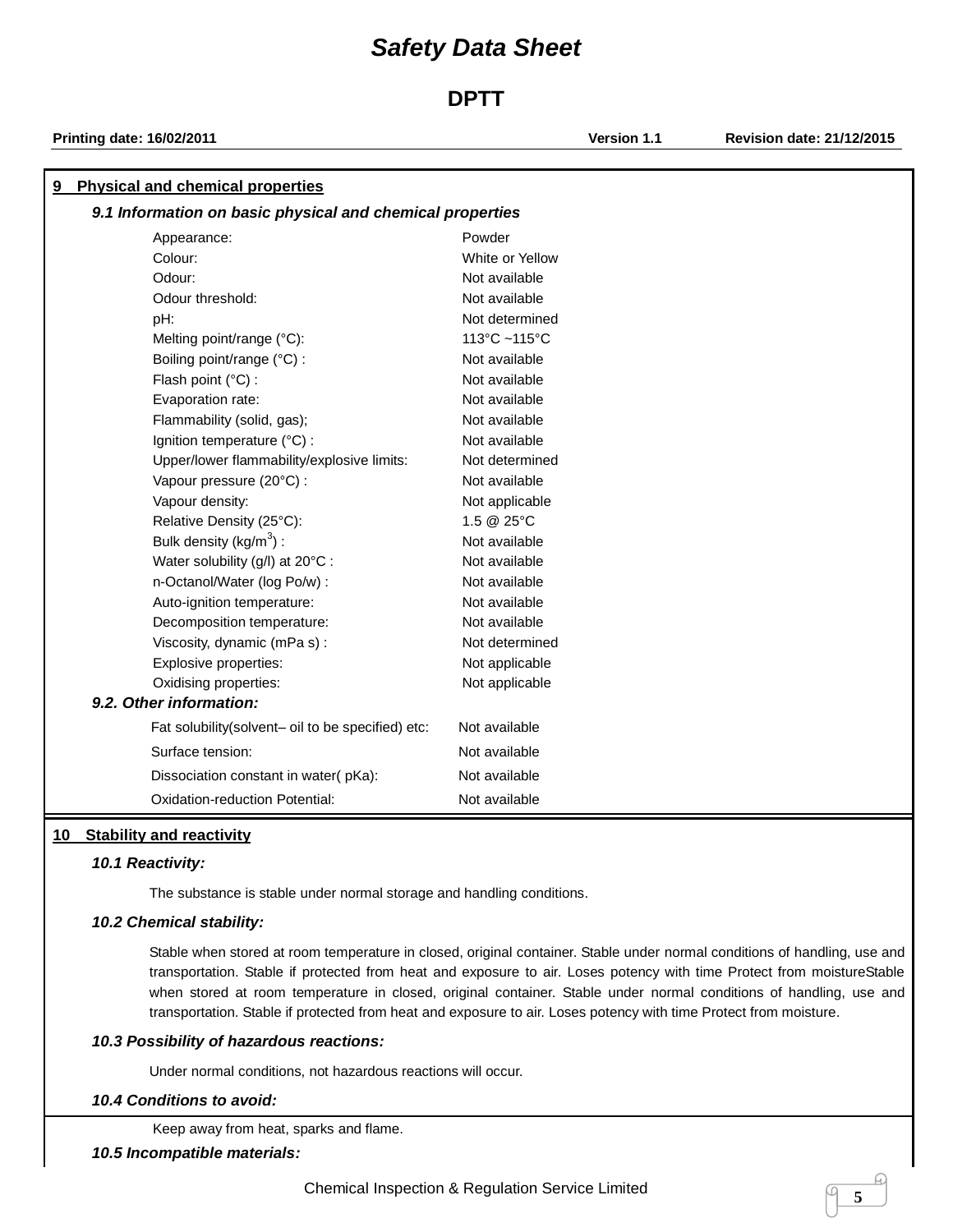### **DPTT**

|           | <b>Printing date: 16/02/2011</b>                           | <b>Version 1.1</b>                                                                                                 | <b>Revision date: 21/12/2015</b> |
|-----------|------------------------------------------------------------|--------------------------------------------------------------------------------------------------------------------|----------------------------------|
|           | Insoluble Sulfur.                                          | Reducing agents. Contact with acids. Avoid contamination of product with small amounts of water. Do not store near |                                  |
|           | 10.6 Hazardous decomposition products:                     |                                                                                                                    |                                  |
|           | Carbon monoxide Oxides of nitrogen Oxides of sulfur Amines |                                                                                                                    |                                  |
| <u>11</u> | <b>Toxicological information</b>                           |                                                                                                                    |                                  |
|           | 11.1 Toxicokinetics, metabolism and distribution           |                                                                                                                    |                                  |
|           | Non-human toxikological data:                              | Not available                                                                                                      |                                  |
|           | <b>Method:</b>                                             | Not available                                                                                                      |                                  |
|           | Dosis:                                                     | Not available                                                                                                      |                                  |
|           | <b>Routes of administration:</b>                           | Not available                                                                                                      |                                  |
|           | <b>Results:</b>                                            | Not available                                                                                                      |                                  |
|           | <b>Absorption:</b>                                         | Not available                                                                                                      |                                  |
|           | <b>Distribution:</b>                                       | Not available                                                                                                      |                                  |
|           | Metabolism:                                                | Not available                                                                                                      |                                  |
|           | <b>Excretion:</b>                                          | Not available                                                                                                      |                                  |
|           | 11.2 Information on toxicological effects                  |                                                                                                                    |                                  |
|           | <b>Acute toxicity:</b>                                     |                                                                                                                    |                                  |
|           | LD50(Oral, Rat):                                           | Not available<br>Not available                                                                                     |                                  |
|           | LD50(Dermal Rabbit):<br>LD50(Inhalation, Rat):             | Not available                                                                                                      |                                  |
|           | <b>Skin corrosion/Irritation:</b>                          | Slightly irritating to skin but not sufficient for classification.                                                 |                                  |
|           | Serious eye damage/irritation:                             | Slightly irritating to eyes but not sufficient for classification.                                                 |                                  |
|           | Respiratory or skin sensitization:                         | May cause an allergic skin reaction.                                                                               |                                  |
|           | Germ cell mutagenicity:                                    | Not classified                                                                                                     |                                  |
|           | Carcinogenicity:                                           | Not classified                                                                                                     |                                  |
|           | reproductive toxicity:                                     | Not classified                                                                                                     |                                  |
|           | STOT- single exposure:                                     | Not classified                                                                                                     |                                  |
|           | <b>STOT-repeated exposure:</b>                             | Not classified                                                                                                     |                                  |
|           | <b>Aspiration hazard:</b>                                  | Not classified                                                                                                     |                                  |

# **12 Ecological information**

| <b>Toxicity:</b>                           |                  |                       |                 |                               |               |                   |                |
|--------------------------------------------|------------------|-----------------------|-----------------|-------------------------------|---------------|-------------------|----------------|
|                                            |                  | <b>Acute toxicity</b> | <b>Time</b>     | <b>Species</b>                | <b>Method</b> | <b>Evaluation</b> | <b>Remarks</b> |
|                                            | LC50             | N/A                   | N/A             | N/A                           | N/A           | N/A               | N/A            |
|                                            | EC <sub>50</sub> | N/A                   | N/A             | N/A                           | N/A           | N/A               | N/A            |
|                                            | <b>LC50</b>      | N/A                   | N/A             | N/A                           | N/A           | N/A               | N/A            |
| <b>Persistence and degradability:</b>      |                  |                       |                 | 4% CO2 evolution. 4.93 log P. |               |                   |                |
| <b>Bioaccumulative potential:</b>          |                  |                       | Not available.  |                               |               |                   |                |
| <b>Mobility in soil:</b>                   |                  |                       | Not available.  |                               |               |                   |                |
| <b>Results of PBT&amp;vPvB assessment:</b> |                  | Not available.        |                 |                               |               |                   |                |
| Other adverse effects:                     |                  |                       | Not applicable. |                               |               |                   |                |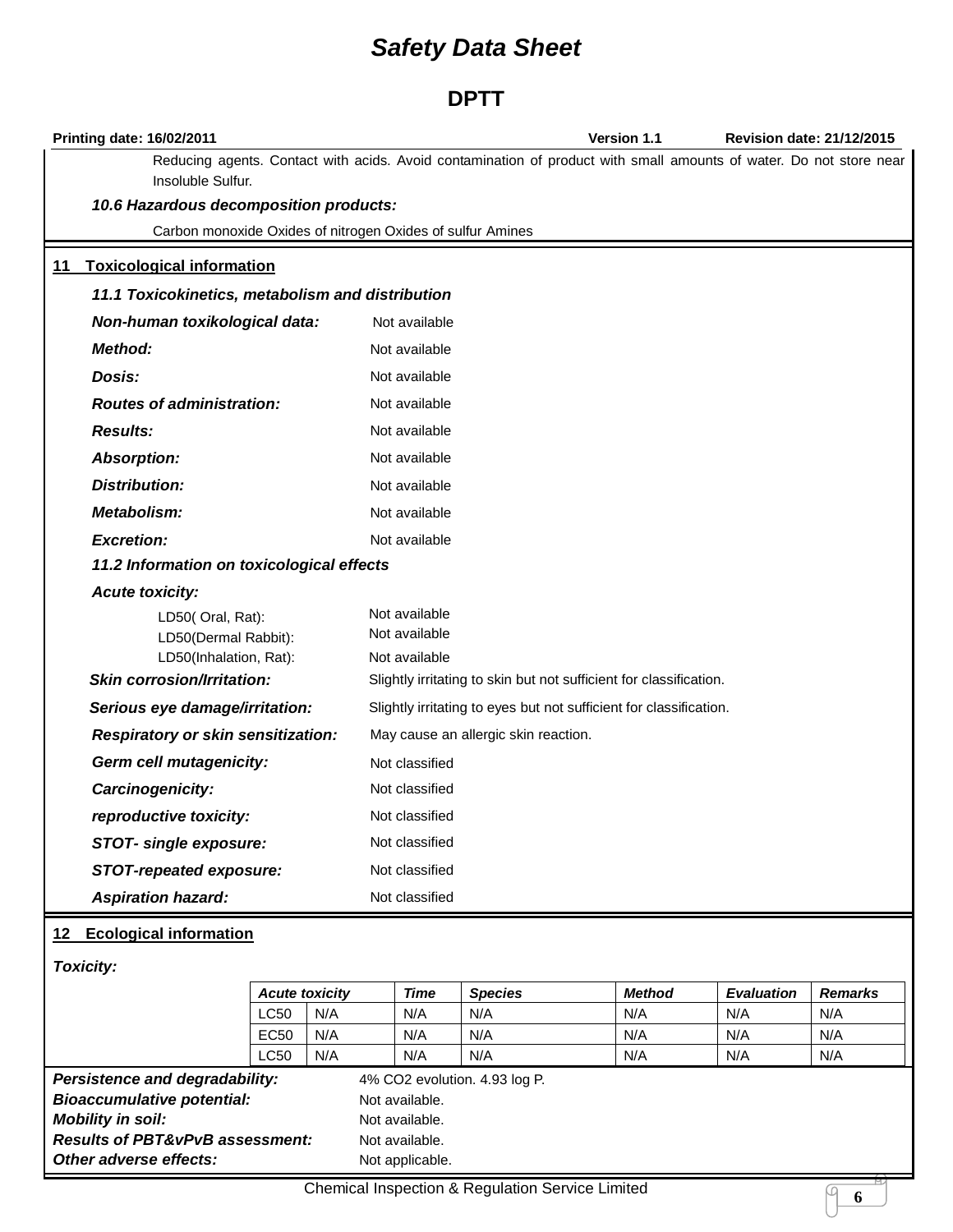### **DPTT**

**Printing date: 16/02/2011 Version 1.1 Revision date: 21/12/2015**

#### **13 Disposal considerations**

#### *13.1 Waste treatment methods*

Avoid discharge into the environment. This material and its container must be disposed of as hazardous waste. According to local regulations, Federal and official regulations.

#### *13.2 Product / Packaging disposal:*

If empty container retains product residues, all label precautions must be observed. Return for reuse or dispose according to national or local regulations. .

#### **14 Transport information**

|                                                                                | <b>Land transport (ADR/RID)</b> | Sea transport (IMDG) | Air transport (ICAO/IATA) |
|--------------------------------------------------------------------------------|---------------------------------|----------------------|---------------------------|
| <b>UN-Number:</b>                                                              | N/A                             | N/A                  | N/A                       |
| <b>UN Proper</b>                                                               | N/A                             | N/A                  | N/A                       |
| shipping name:                                                                 |                                 |                      |                           |
| <b>Transport hazard Class:</b>                                                 | N/A                             | N/A                  | N/A                       |
| Packaging group:                                                               | N/A                             | N/A                  | N/A                       |
| <b>Environmental hazards:</b>                                                  | N/A                             | N/A                  | N/A                       |
| Special precautions for user:                                                  | See section 2.2                 | See section 2.2      | See section 2.2           |
| Transport in bulk according to<br>Annex II of MARPOL 73/78 and<br>the IBC Code | N/A                             | N/A                  | N/A                       |

#### **15 Regulation information**

*15.1 Safety, health and environmental regulations/legislation specific for the substance or mixture*

| Relevant information regarding authorization:<br>Relevant information regarding restriction:<br><b>Other EU regulations:</b> | Not applicable.<br>Not applicable.<br>Employment restrictions concerning young person must be observed. For<br>use only by technically qualified individuals. |
|------------------------------------------------------------------------------------------------------------------------------|---------------------------------------------------------------------------------------------------------------------------------------------------------------|
| <b>Other National regulations:</b><br><b>Chemical Safety Assessment has been carried out?</b>                                | Not applicable<br><b>YES</b><br>$\times$                                                                                                                      |
|                                                                                                                              | <b>NO</b>                                                                                                                                                     |
| Other information<br>16                                                                                                      |                                                                                                                                                               |
| 16.1 Indication of changes<br>Version 1.1                                                                                    | Amended by EU No 453/2010                                                                                                                                     |
| 16.2 Relevant R- phrases (number and full text):                                                                             |                                                                                                                                                               |
| R36/38 Irritating to eyes and skin                                                                                           |                                                                                                                                                               |
|                                                                                                                              |                                                                                                                                                               |
| <b>16.3 Training instructions:</b>                                                                                           |                                                                                                                                                               |
| Not applicable.                                                                                                              |                                                                                                                                                               |
| <b>16.4 Further information:</b>                                                                                             |                                                                                                                                                               |
| intended for this product.                                                                                                   | This information is based upon the present state of our knowledge. This SDS has been compiled and is solely                                                   |
|                                                                                                                              | Chamisal Increation 8 Demiation Centre Limited                                                                                                                |